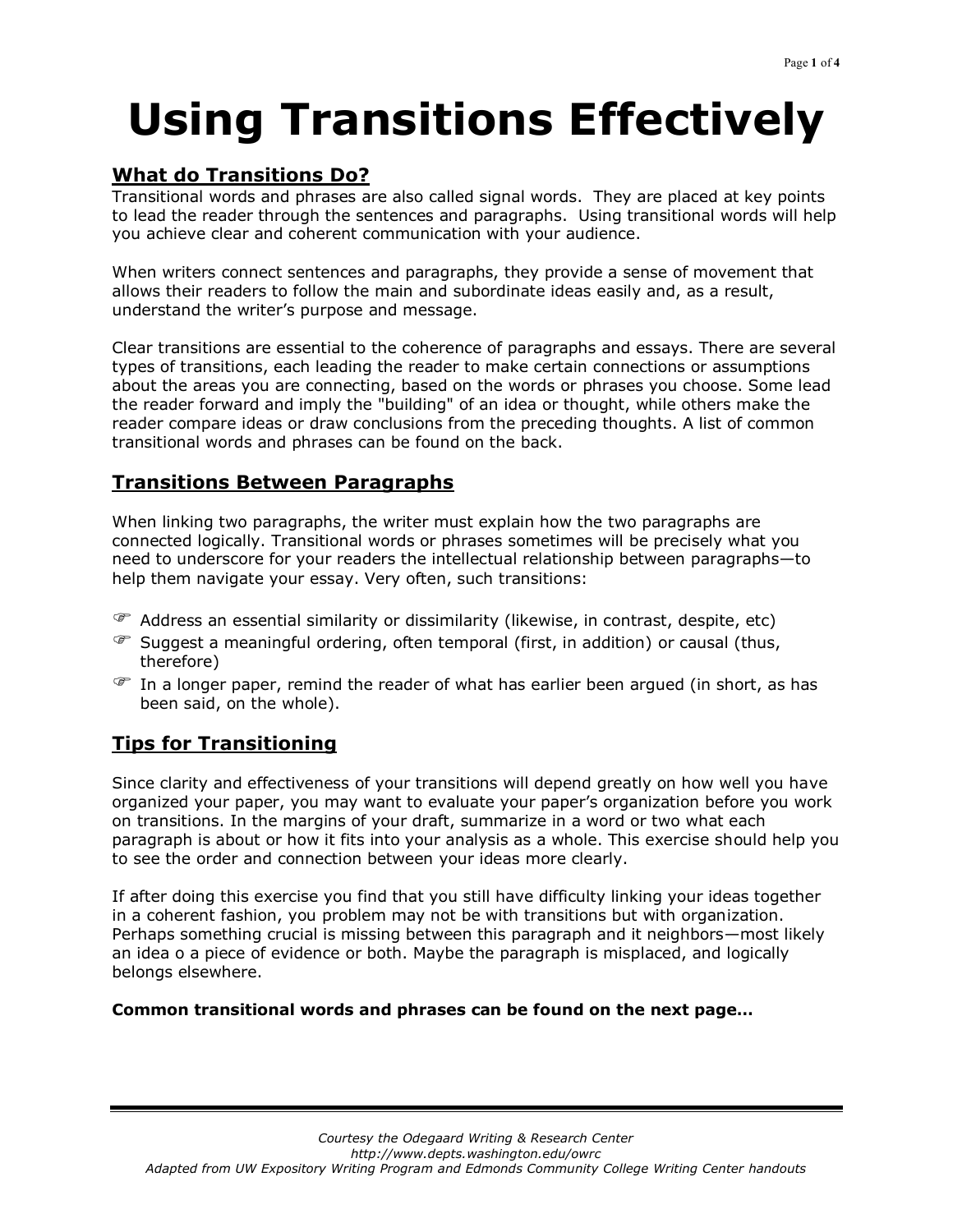## **COMMON TRANSITIONAL WORDS & PHRASES**

| <b>To Indicate</b>                                                                                                                                                                                                                                                                                                                                                                                                                                                                                                                                                                                                                                                                                                                                                                                                                                                                                                                                                                                                     | <b>To Indicate</b>                                                                                                                                                                                                                                                                                                                                                                                                                                                                                                                                                                                                                                                                                                                                                                                                                                                                                                                                                                                                                                                                                                                                                                                                                                           | <b>To Indicate</b>                                                                                                                                                                                                                                                                                                                                                                                                                                                                                                                                                                                                                                                                                                                                                                                                                                                                                                                                                                                                                                                                                                                                                                                                                                                                                                           | <b>To Indicate</b>                                                                                                                                                                                                                                                                                                                                                                                                                                                                                                                                                                                                                                                                                                                                                                                                                                                                                                                                                                                                                                                                                                                                                                                                                          |
|------------------------------------------------------------------------------------------------------------------------------------------------------------------------------------------------------------------------------------------------------------------------------------------------------------------------------------------------------------------------------------------------------------------------------------------------------------------------------------------------------------------------------------------------------------------------------------------------------------------------------------------------------------------------------------------------------------------------------------------------------------------------------------------------------------------------------------------------------------------------------------------------------------------------------------------------------------------------------------------------------------------------|--------------------------------------------------------------------------------------------------------------------------------------------------------------------------------------------------------------------------------------------------------------------------------------------------------------------------------------------------------------------------------------------------------------------------------------------------------------------------------------------------------------------------------------------------------------------------------------------------------------------------------------------------------------------------------------------------------------------------------------------------------------------------------------------------------------------------------------------------------------------------------------------------------------------------------------------------------------------------------------------------------------------------------------------------------------------------------------------------------------------------------------------------------------------------------------------------------------------------------------------------------------|------------------------------------------------------------------------------------------------------------------------------------------------------------------------------------------------------------------------------------------------------------------------------------------------------------------------------------------------------------------------------------------------------------------------------------------------------------------------------------------------------------------------------------------------------------------------------------------------------------------------------------------------------------------------------------------------------------------------------------------------------------------------------------------------------------------------------------------------------------------------------------------------------------------------------------------------------------------------------------------------------------------------------------------------------------------------------------------------------------------------------------------------------------------------------------------------------------------------------------------------------------------------------------------------------------------------------|---------------------------------------------------------------------------------------------------------------------------------------------------------------------------------------------------------------------------------------------------------------------------------------------------------------------------------------------------------------------------------------------------------------------------------------------------------------------------------------------------------------------------------------------------------------------------------------------------------------------------------------------------------------------------------------------------------------------------------------------------------------------------------------------------------------------------------------------------------------------------------------------------------------------------------------------------------------------------------------------------------------------------------------------------------------------------------------------------------------------------------------------------------------------------------------------------------------------------------------------|
| <b>TIME ORDER</b>                                                                                                                                                                                                                                                                                                                                                                                                                                                                                                                                                                                                                                                                                                                                                                                                                                                                                                                                                                                                      | <b>CONTRAST</b>                                                                                                                                                                                                                                                                                                                                                                                                                                                                                                                                                                                                                                                                                                                                                                                                                                                                                                                                                                                                                                                                                                                                                                                                                                              | <b>COMPARISON</b>                                                                                                                                                                                                                                                                                                                                                                                                                                                                                                                                                                                                                                                                                                                                                                                                                                                                                                                                                                                                                                                                                                                                                                                                                                                                                                            | <b>CAUSE &amp; EFFECT</b>                                                                                                                                                                                                                                                                                                                                                                                                                                                                                                                                                                                                                                                                                                                                                                                                                                                                                                                                                                                                                                                                                                                                                                                                                   |
| earlier<br>$\bullet$<br>former<br>$\bullet$<br>formerly<br>$\bullet$<br>heretofore<br>$\bullet$<br>in retrospect<br>$\bullet$<br>in the past<br>$\bullet$<br>not long ago<br>$\bullet$<br>of late<br>$\bullet$<br>preceding<br>$\bullet$<br>previously<br>$\bullet$<br>prior to<br>$\bullet$<br>recently<br>$\bullet$<br>yesterday<br>$\bullet$<br>at present<br>$\bullet$<br>at the same time<br>$\bullet$<br>at this moment<br>$\bullet$<br>by now<br>$\bullet$<br>concurrently<br>$\bullet$<br>currently<br>$\bullet$<br>immediately<br>$\bullet$<br>now<br>$\bullet$<br>presently<br>$\bullet$<br>right away<br>$\bullet$<br>simultaneously<br>$\bullet$<br>until now<br>$\bullet$<br>henceforth<br>$\bullet$<br>hereafter<br>$\bullet$<br>in the future<br>$\bullet$<br>after a long time<br>$\bullet$<br>after a short<br>$\bullet$<br>while<br>afterward<br>$\bullet$<br>later on<br>$\bullet$<br>not long after<br>$\bullet$<br>right after<br>$\bullet$<br>soon after<br>$\bullet$<br>thereafter<br>$\bullet$ | a clear difference<br>$\bullet$<br>a distinct<br>$\bullet$<br>difference<br>a striking<br>$\bullet$<br>distance<br>a strong<br>$\bullet$<br>distinction<br>against<br>$\bullet$<br>although<br>$\bullet$<br>although this<br>$\bullet$<br>may be true<br>an opposing view<br>$\bullet$<br>and yet<br>$\bullet$<br>another<br>$\bullet$<br>distinction<br>balanced against<br>$\bullet$<br>but<br>$\bullet$<br>by contrast<br>$\bullet$<br>contrarily<br>$\bullet$<br>contrary to<br>$\bullet$<br>conversely<br>$\bullet$<br>counter to<br>$\bullet$<br>despite<br>$\bullet$<br>despite the fact<br>$\bullet$<br>that<br>different from<br>$\bullet$<br>even though<br>$\bullet$<br>for<br>$\bullet$<br>however<br>$\bullet$<br>in contrast<br>$\bullet$<br>in opposition to<br>$\bullet$<br>nevertheless<br>$\bullet$<br>nonetheless<br>$\bullet$<br>on the contrary<br>$\bullet$<br>on the other<br>$\bullet$<br>hand<br>opposing<br>$\bullet$<br>otherwise<br>$\bullet$<br>regardless<br>$\bullet$<br>the antithesis of<br>$\bullet$<br>the reverse of<br>$\bullet$<br>to differ from<br>$\bullet$<br>to differentiate<br>$\bullet$<br>to oppose<br>$\bullet$<br>up against<br>$\bullet$<br>whereas<br>$\bullet$<br>while<br>$\bullet$<br>yet<br>$\bullet$ | after all<br>$\bullet$<br>along the same<br>$\bullet$<br>lines<br>also<br>$\bullet$<br>analogous to<br>$\bullet$<br>as compared with<br>$\bullet$<br>as well as<br>$\bullet$<br>balanced against<br>$\bullet$<br>by comparison<br>$\bullet$<br>comparable<br>$\bullet$<br>comparatively<br>$\bullet$<br>compared to<br>$\bullet$<br>consistent with<br>$\bullet$<br>conversely<br>$\bullet$<br>correlate<br>$\bullet$<br>correspondingly<br>$\bullet$<br>equal<br>$\bullet$<br>equally important<br>$\bullet$<br>equivalent<br>$\bullet$<br>however<br>$\bullet$<br>identical<br>$\bullet$<br>in a similar<br>$\bullet$<br>fashion<br>in comparison<br>$\bullet$<br>in contrast<br>$\bullet$<br>in like manner<br>$\bullet$<br>in the same<br>$\bullet$<br>manner<br>in the same way<br>$\bullet$<br>like<br>$\bullet$<br>likewise<br>$\bullet$<br>matching<br>$\bullet$<br>meanwhile<br>$\bullet$<br>nevertheless<br>$\bullet$<br>of little difference<br>$\bullet$<br>parallel to<br>$\bullet$<br>relative to<br>$\bullet$<br>relatively<br>$\bullet$<br>resemble<br>$\bullet$<br>resembling<br>$\bullet$<br>similarly<br>$\bullet$<br>synonymous<br>$\bullet$<br>the next likeness<br>$\bullet$<br>to the same<br>$\bullet$<br>extent<br>too<br>$\bullet$<br>uniformly<br>$\bullet$<br>where<br>$\bullet$<br>whereas<br>٠ | accordingly<br>$\bullet$<br>as a consequence<br>$\bullet$<br>as a result<br>$\bullet$<br>as a result of<br>$\bullet$<br>because<br>$\bullet$<br>because of this<br>$\bullet$<br>by reason of<br>$\bullet$<br>caused by<br>$\bullet$<br>consequently<br>$\bullet$<br>due to<br>$\bullet$<br>following that<br>$\bullet$<br>for<br>$\bullet$<br>for this purpose<br>$\bullet$<br>for this reason<br>$\bullet$<br>furthermore<br>$\bullet$<br>hence<br>$\bullet$<br>henceforth<br>$\bullet$<br>in conclusion<br>$\bullet$<br>in effect<br>$\bullet$<br>in view of<br>$\bullet$<br>it follows that<br>$\bullet$<br>on account of<br>$\bullet$<br>otherwise<br>$\bullet$<br>owing to<br>$\bullet$<br>SO.<br>$\bullet$<br>subsequently<br>$\bullet$<br>the end result<br>$\bullet$<br>the outcome<br>$\bullet$<br>the ramifications<br>$\bullet$<br>of<br>then<br>$\bullet$<br>thereafter<br>$\bullet$<br>therefore<br>$\bullet$<br>thus<br>$\bullet$<br>to this end<br>$\bullet$<br>accordingly<br>$\bullet$<br>as a result<br>$\bullet$<br>consequently<br>$\bullet$<br>hence<br>$\bullet$<br>it follows, then<br>$\bullet$<br>since<br>$\bullet$<br><b>SO</b><br>$\bullet$<br>then<br>$\bullet$<br>therefore<br>$\bullet$<br>thus<br>$\bullet$ |

*Courtesy the Odegaard Writing & Research Center*

*http://www.depts.washington.edu/owrc*

*Adapted from UW Expository Writing Program and Edmonds Community College Writing Center handouts*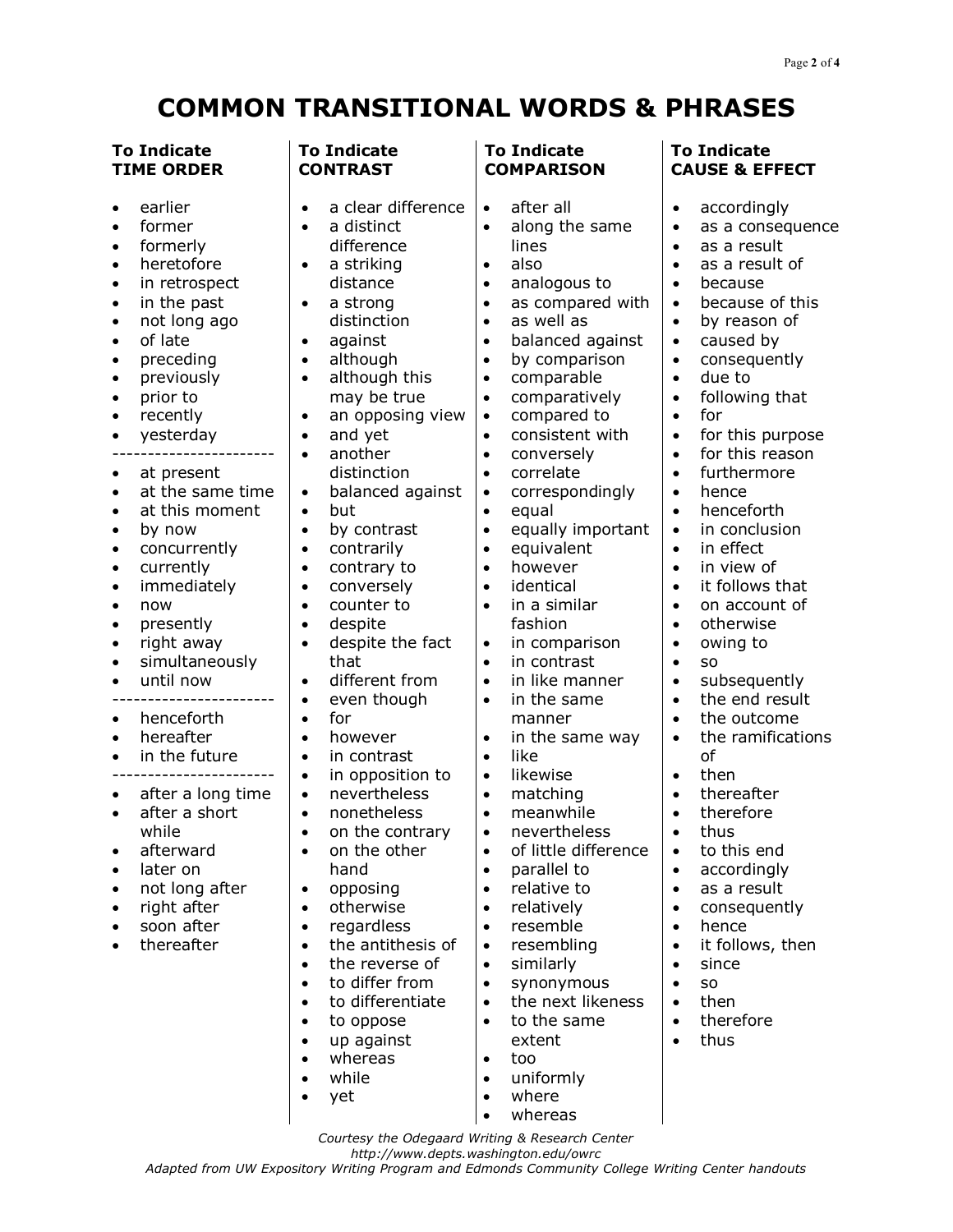| <b>To Indicate</b><br><b>SEQUENCE</b>                                                                                                                                                                                                                                                                                                                                                                                                                                                                                                                                                                                                                                                                                                          | <b>To Indicate</b><br><b>ADDITION</b>                                                                                                                                                                                                                                                                                                                                                                                                                                                                                                                                                                                                                                                                                                                                                          | <b>To Provide An</b><br><b>EXAMPLE</b>                                                                                                                                                                                                                                                                                                                                                                                                                                                                                                                                                                                                                                                                                                                                                                                                                                                                                                                                     | To EMPHASIZE or<br><b>INTENSIFY</b>                                                                                                                                                                                                                                                                                                                                                                                                                                                                                                                                                                                                                                                                                                                                                                                                                                                                                     |
|------------------------------------------------------------------------------------------------------------------------------------------------------------------------------------------------------------------------------------------------------------------------------------------------------------------------------------------------------------------------------------------------------------------------------------------------------------------------------------------------------------------------------------------------------------------------------------------------------------------------------------------------------------------------------------------------------------------------------------------------|------------------------------------------------------------------------------------------------------------------------------------------------------------------------------------------------------------------------------------------------------------------------------------------------------------------------------------------------------------------------------------------------------------------------------------------------------------------------------------------------------------------------------------------------------------------------------------------------------------------------------------------------------------------------------------------------------------------------------------------------------------------------------------------------|----------------------------------------------------------------------------------------------------------------------------------------------------------------------------------------------------------------------------------------------------------------------------------------------------------------------------------------------------------------------------------------------------------------------------------------------------------------------------------------------------------------------------------------------------------------------------------------------------------------------------------------------------------------------------------------------------------------------------------------------------------------------------------------------------------------------------------------------------------------------------------------------------------------------------------------------------------------------------|-------------------------------------------------------------------------------------------------------------------------------------------------------------------------------------------------------------------------------------------------------------------------------------------------------------------------------------------------------------------------------------------------------------------------------------------------------------------------------------------------------------------------------------------------------------------------------------------------------------------------------------------------------------------------------------------------------------------------------------------------------------------------------------------------------------------------------------------------------------------------------------------------------------------------|
| at first<br>at the beginning<br>$\bullet$<br>at the onset<br>$\bullet$<br>commencing with<br>٠<br>earlier<br>embark<br>first<br>from this point<br>٠<br>in the first place<br>$\bullet$<br>initially<br>$\bullet$<br>once<br>$\bullet$<br>once upon a time<br>$\bullet$<br>starting with<br>$\bullet$<br>to begin with<br>$\bullet$<br>after that<br>٠<br>following that<br>$\bullet$<br>immediately<br>$\bullet$<br>following<br>in the second<br>$\bullet$<br>place<br>in turn<br>٠<br>later on<br>٠<br>next<br>٠<br>on the next<br>٠<br>occasion<br>second /secondly<br>٠<br>so far<br>$\bullet$<br>subsequently<br>$\bullet$<br>the following<br>$\bullet$<br>week<br>the next day<br>٠<br>the next time<br>٠<br>the second stage<br>twice | after<br>$\bullet$<br>afterward<br>$\bullet$<br>again<br>$\bullet$<br>also<br>$\bullet$<br>and<br>$\bullet$<br>and then<br>$\bullet$<br>besides<br>$\bullet$<br>concurrently<br>$\bullet$<br>consequently<br>$\bullet$<br>equally important<br>$\bullet$<br>finally<br>$\bullet$<br>following this<br>$\bullet$<br>further<br>$\bullet$<br>furthermore<br>$\bullet$<br>hence<br>$\bullet$<br>in addition<br>$\bullet$<br>in fact<br>$\bullet$<br>indeed<br>$\bullet$<br>lastly<br>$\bullet$<br>moreover<br>$\bullet$<br>next<br>$\bullet$<br>nor<br>$\bullet$<br>now<br>$\bullet$<br>previously<br>$\bullet$<br>simultaneously<br>$\bullet$<br>so too<br>$\bullet$<br>subsequently<br>$\bullet$<br>therefore<br>$\bullet$<br>thus<br>$\bullet$<br>too<br>$\bullet$<br>what's more<br>$\bullet$ | a case in point<br>$\bullet$<br>after all<br>$\bullet$<br>an analogy<br>$\bullet$<br>analogous to<br>$\bullet$<br>another way<br>$\bullet$<br>as an example<br>$\bullet$<br>as an illustration<br>$\bullet$<br>consider<br>$\bullet$<br>consider as an<br>$\bullet$<br>illustration<br>for example<br>$\bullet$<br>for instance<br>$\bullet$<br>for instance<br>$\bullet$<br>for one thing<br>$\bullet$<br>in another case<br>$\bullet$<br>in fact<br>$\bullet$<br>in one example<br>$\bullet$<br>in order to clarify<br>$\bullet$<br>in other words<br>$\bullet$<br>in particular<br>$\bullet$<br>in the following<br>$\bullet$<br>manner<br>in the same<br>$\bullet$<br>manner<br>in this case<br>$\bullet$<br>in this situation<br>$\bullet$<br>in this specific<br>$\bullet$<br>instance<br>more exactly<br>$\bullet$<br>namely<br>$\bullet$<br>on this occasion<br>$\bullet$<br>specifically<br>$\bullet$<br>such as<br>suppose that<br>$\bullet$<br>take the case of | above all<br>$\bullet$<br>actually<br>$\bullet$<br>after all<br>$\bullet$<br>as a matter of<br>$\bullet$<br>fact<br>certainly<br>$\bullet$<br>decidedly<br>$\bullet$<br>definitely<br>$\bullet$<br>equally important<br>$\bullet$<br>especially<br>$\bullet$<br>furthermore<br>$\bullet$<br>in fact<br>$\bullet$<br>increasingly<br>$\bullet$<br>important<br>indeed<br>$\bullet$<br>$\bullet$<br>more<br>emphatically<br>more important<br>$\bullet$<br>moreover<br>$\bullet$<br>most important of<br>$\bullet$<br>all<br>most of all<br>$\bullet$<br>of great concern<br>$\bullet$<br>of major concern<br>$\bullet$<br>primarily<br>$\bullet$<br>significantly<br>$\bullet$<br>surely<br>$\bullet$<br>the crux of the<br>$\bullet$<br>matter<br>the main issue<br>$\bullet$<br>the main problem<br>$\bullet$<br>the major reason<br>$\bullet$<br>there is no<br>$\bullet$<br>question that<br>to be sure<br>$\bullet$ |
| in the third place<br>last<br>last of all<br>third<br>at last<br>lastly<br>in the last place<br>the latter<br>at the end<br>in the end<br>final<br>finally<br>the final point<br>to conclude                                                                                                                                                                                                                                                                                                                                                                                                                                                                                                                                                   |                                                                                                                                                                                                                                                                                                                                                                                                                                                                                                                                                                                                                                                                                                                                                                                                | that is<br>$\bullet$<br>to be exact<br>to bring to light<br>to clarify<br>$\bullet$<br>to demonstrate<br>$\bullet$<br>to exemplify<br>$\bullet$<br>to explain<br>$\bullet$<br>to illuminate<br>$\bullet$<br>to illustrate<br>to put another<br>way<br>to show<br>$\bullet$<br>to take a case in<br>point<br>to take a case in                                                                                                                                                                                                                                                                                                                                                                                                                                                                                                                                                                                                                                              | to emphasize<br>$\bullet$<br>to recapitulate<br>$\bullet$<br>very likely<br>$\bullet$<br>without a doubt<br>$\bullet$<br>without doubt<br>$\bullet$<br>without question<br>$\bullet$                                                                                                                                                                                                                                                                                                                                                                                                                                                                                                                                                                                                                                                                                                                                    |

- to conclude
- in conclusion

point